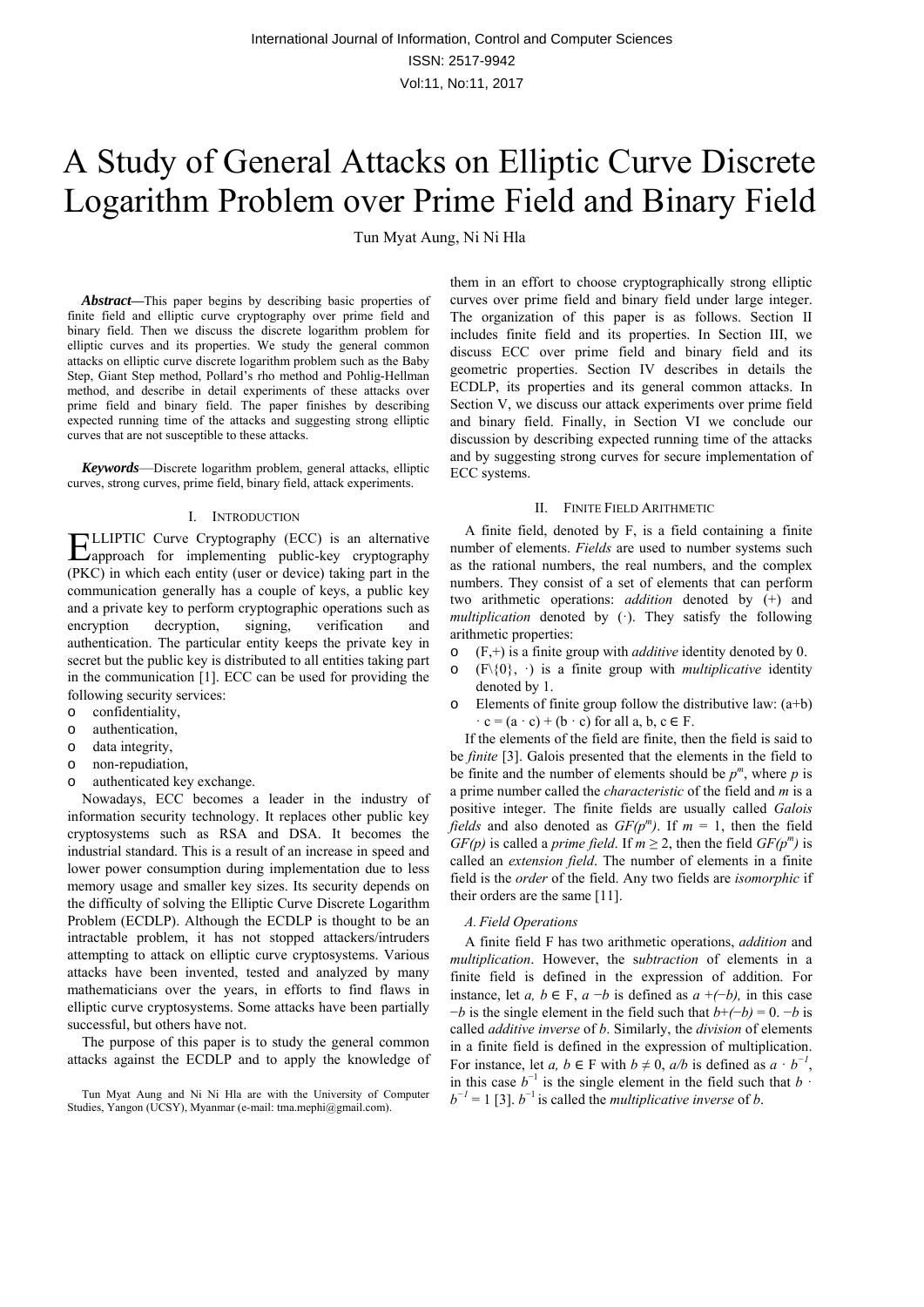#### *B.Prime Field*

Let *p* be a prime number. A set of integer elements modulo *p*, consisting of the integers {0*,*1*,*2*,..., p*−1} with addition and multiplication performed modulo *p*, is a finite field of prime order *p*. It is called *prime field* denoted by  $GF(p)$  and *p* is called the *modulus* of *GF(p)*. For any integer *a*, *a mod p*  denotes the integer remainder *r* obtained upon dividing *a* by *p*. This operation is called *reduction modulo p*. The remainder *r* is the single integer element between 0 and *p*−1, i.e. 0 ≤*r* ≤ *p*−1 [3].

**Example 1.** (*prime field* GF(29)) The elements of GF(29) are {0*,*1*,*2*,...,*28}. The following are some examples of arithmetic operations in GF(29).

(a). Addition:  $27+10 = 8$  since 37 mod  $29 = 8$ .

(b). Subtraction: 10−27 = 12 since −17 mod 29 = 12.

(c). Multiplication:  $27 \cdot 10 = 9$  since 270 mod 29 = 9.

(d). Inversion:  $27^{-1} = 14$  since  $27 \cdot 14$  mod  $29 = 1$ .

#### *C. Binary Field*

A finite field of order 2*<sup>m</sup>* is called *binary field* denoted by *GF(2m).* It also refers to the *finite field with characteristic-two*. One approach to construct *GF(2m)* is to apply a *polynomial basis representation* denoted by (1). In this case, the elements of *GF(2m)* are the binary polynomials of degree at most *m* −1.

$$
GF(2m) = am-1xm-1 + am-2xm-2 + \dots + a2x2 + a1x + a0, ai \in
$$
  
{0,1}. (1)

An irreducible binary polynomial *f (x)* of degree *m* is chosen. Irreducibility of  $f(x)$  means that  $f(x)$  cannot be factored as a product of binary polynomials each of degree less than *m*. Addition of binary field elements is the usual addition of polynomials, with coefficient arithmetic performed modulo 2. Multiplication of binary field elements is performed modulo the *reduction polynomial f(x)*. For any binary polynomial *a(x)*,  $a(x)$  mod  $f(x)$  shall denote the unique remainder polynomial *r(x)* of degree less than *m* obtained upon long division of *a(x)*  by *f(x)*; this operation is called *reduction modulo f(x)* [3].

**Example 2.** (*Binary Field GF(2<sup>4</sup>)*). In Table I, the elements of  $GF(2<sup>4</sup>)$  are the 16 binary polynomials of degree at most 3.

| <b>TABLEI</b>             |               |               |                     |  |  |
|---------------------------|---------------|---------------|---------------------|--|--|
| <b>BINARY POLYNOMIALS</b> |               |               |                     |  |  |
| 0                         | $r^2$         | $r^3$         | $x^3 + x^2$         |  |  |
|                           | $x^2 + 1$     | $x^3 + 1$     | $x^3 + x^2 + 1$     |  |  |
| $\chi$                    | $x^2 + x$     | $x^3 + x$     | $x^3 + x^2 + x$     |  |  |
| $x + 1$                   | $x^2 + x + 1$ | $x^3 + x + 1$ | $x^3 + x^2 + x + 1$ |  |  |

The following are some examples of arithmetic operations in  $GF(2^4)$  with reduction Polynomial  $f(x) = x^4 + x + 1$ .

- (a). Addition:  $(x^3 + x^2 + 1) + (x^2 + x + 1) = x^3 + x$ .
- (b). Subtraction:  $(x^3 + x^2 + 1) (x^2 + x + 1) = x^3 + x$ .
- (c). Multiplication:  $(x^3 + x^2 + 1) \cdot (x^2 + x + 1) = x^2 + 1$  since  $(x^{3} + x^{2} + 1) \cdot (x^{2} + x + 1) = x^{5} + x + 1$  and  $(x^{5} + x +$ 1) mod  $(x^4 + x + 1) = x^2 + 1$ .
- (d). Inversion:  $(x^3 + x^2 + 1)^{-1} = x^2$  since  $(x^3 + x^2 + 1)^{-1} = x^2$ 1).  $x^2 \mod (x^4 + x + 1) = 1$ .

#### III. ELLIPTIC CURVE ARITHMETIC

#### *A. Elliptic Curves over Prime Field -GF(p)*

The elliptic curve over finite field E(GF) is a cubic curve defined by the general Weierstrass equation:  $y^2 + a_1xy$  +  $a_3y = x^3 + a_2x^2 + a_4x + a_6$  over *GF* where  $a_i \in GF$  and *GF* is a finite field. The following elliptic curves are adopted from the general Weierstrass equation. The elliptic curve  $E(GF(p))$ over prime field  $GF(p)$  is defined by  $(2)$  [2]:

$$
y^2 = x^3 + ax + b \tag{2}
$$

where  $p > 3$  is a prime and  $a, b \in GF(p)$  satisfy that the discriminant  $4a^3 + 27b^2 \neq 0$  ( $a_1 = a_2 = a_3 = 0$ ;  $a_4 = a$  and  $a_6 = b$  corresponding to the general Weierstrass equation).

#### 1).Points on E(GF(p))

The elliptic curve  $E(GF(p))$  consists of a set of points  ${P = (x, y) | y^2 = x^3 + ax + b, x, y, a, b \in GF(p)}$  together with a point at infinity denoted as *O*. Every point on the curve has its *inverse*. The inverse of a point  $(x, y)$  on  $E(GF(p))$  is (*x, -y*). The number of points on the curve, including a point at infinity, is called its *order #E*. The pseudocode for finding the points on the elliptic curve  $E(GF(p))$  is shown in Algorithm (1).

Algorithm (1). Pseudocode for finding the points on the elliptic curve  $E(GF(p))$ 

*Input: a, b, p*   $Output: P_i = (x_i, y_i)$ *Begin*   $x = 0$ : *while(x < p){*   $w = (x^3 + ax + b) \mod p$ . *If*(w is perfect square in  $Z_n$ ) output  $(x, \sqrt{w})$   $(x, -\sqrt{w})$  $x = x + 1.$ 







**Example 3.** Let  $p = 13$  and consider the elliptic curve  $E: y^2 = x^3 + 5x + 4$  defined over GF(p) where  $a = 5$  and  $b = 4$ . Note that  $4a^3 + 27b^2 = 500 + 432 = 932 \text{ mod } 13 = 9$ , so *E* is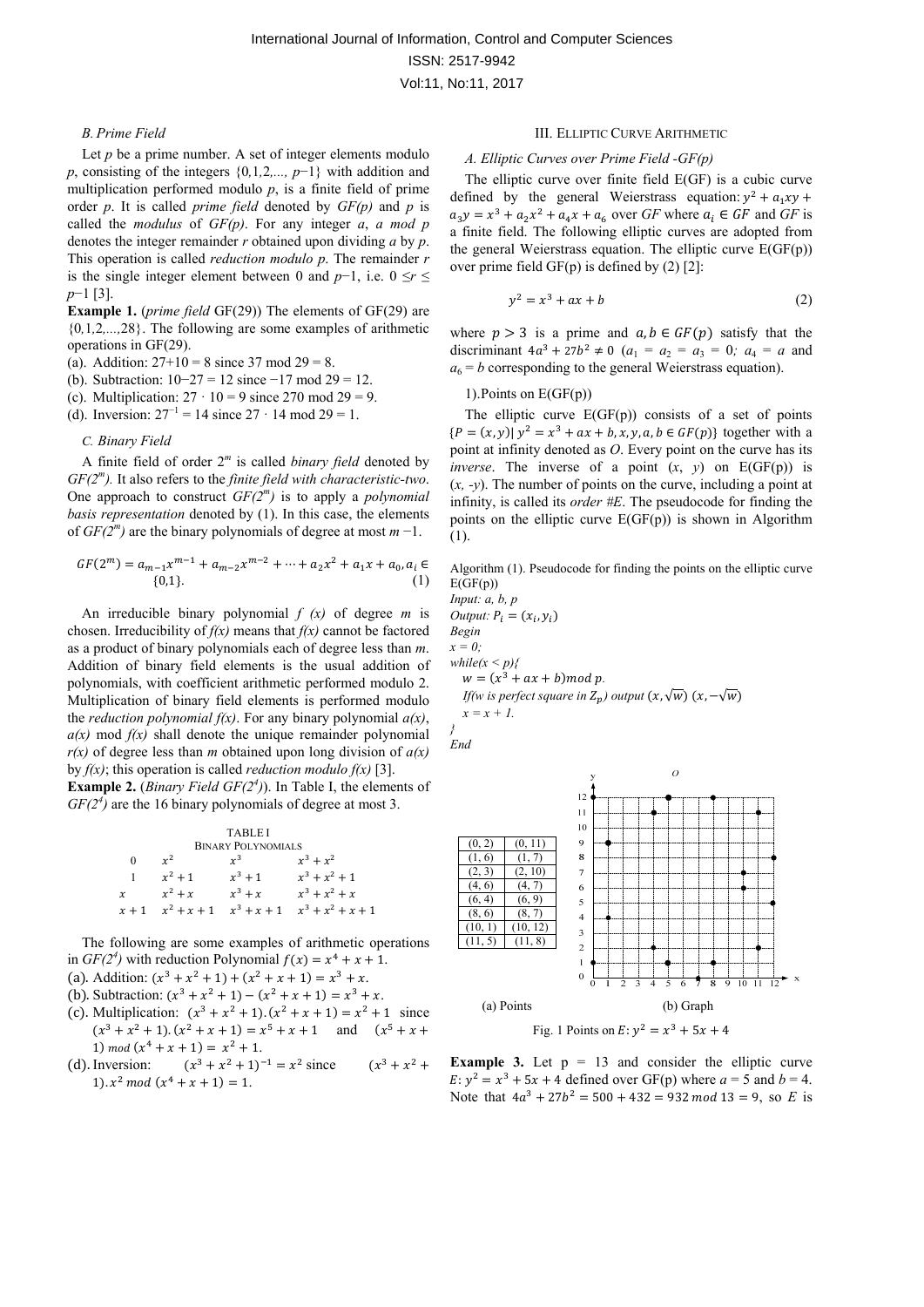indeed an elliptic curve. The points on the curve and its graph are shown in Figs. 1 (a) and (b). The *order* of the elliptic curve  $E: y^2 = x^3 + 5x + 4$  over GF(13) is 17.

## 2).Arithmetic Operations on E(GF(p))

The *chord-and-tangent rule* is applied for adding two points on an elliptic curve  $E(GF(p))$  to give a third point on the curve. Using this addition operation with the points on  $E(GF(p))$  generates a group with point at infinity O serving as its identity. It is the group that is used in the construction of elliptic curve cryptosystems [5]. The addition rule is the best to explain geometrically. Let  $P = (x_1, y_1)$  and  $Q = (x_2, y_2)$  be two distinct points on an elliptic curve  $E(GF(p))$ . Then the third point  $R = (x_3, y_3)$  is obtained by *addition* of *P* and *Q* as follows. First draw the line through *P* and *Q*; this line intersects the elliptic curve in a third point. Then *R* is the reflection of this point in the *x*-axis. This is illustrated in Fig. 2 (a). The elliptic curve in the figure consists of two parts, the ellipse-like figure and the infinite curve. If  $P = (x_1, y_1)$ , then the *double* of *P*, denoted  $R = (x_3, y_3)$ , is defined as follows. First draw the tangent line to the elliptic curve at *P*. This line intersects the elliptic curve in a second point. Then *R* is the reflection of this point in the *x*-axis. This is illustrated in Fig. 2 (b).



(a) Addition  $(R = P + Q)$  (b) Doubling  $(R = P + P)$ Fig. 2 Geometric Description

The following algebraic methods for the addition of two points and the doubling of a point can be resulted from the geometric description [2].

- (a).  $P + O = O + P = P$  for all  $P \in E(GF(p)).$
- (b). If  $P = (x, y) \in E(GF(p))$ , then  $(x, y) + (x, -y) = 0$ . The point (*x*, *-y*) denoted by (*-P*) is called the *inverse* of *P*; *–P* is a point on the curve.
- (c). (*Point addition*). Let  $P = (x_1, y_1) \in E(GF(p))$  and  $Q =$  $(x_2, y_2) \in E(GF(p))$ , where  $P \neq \pm Q$ . Then  $P + Q = (x_3, y_3)$ , where  $x_3 = \lambda^2 - x_1 - x_2$  and  $y_3 = \lambda(x_1 - x_3) - y_1$ . In this case,  $\lambda = (y_2 - y_1)/(x_2 - x_1)$ .
- (d). (*Point doubling*). Let  $P = (x_1, y_1) \in E(GF(p))$ , where  $P \neq -P$ . Then  $2P = (x_3, y_3)$ , where  $x_3 = \lambda^2 - 2x_1$  and  $y_3 = \lambda(x_1 - x_3) - y_1$ . In this case,  $\lambda = (3x_1^2 + a)/2y_1$ .

**Example 4.** (*Elliptic curve addition and doubling*) Let's consider the elliptic curve defined in Example (3).

- a. *Addition*. Let  $P = (1, 6)$  and  $Q = (4, 6)$ . Then  $P + Q =$  $(8, 7).$
- b. *Doubling*. Let  $P = (1, 6)$ . Then  $2P = (10, 1)$ .
- c. *Inverse*. Let  $P = (1, 6)$ . Then  $-P = (1, 7)$ .

#### *B. Elliptic Curves over Binary Field - GF(2m)*

A reduction polynomial  $f(x)$  must be firstly chosen to construct a binary field  $GF(2<sup>m</sup>)$ . The elements generated by the reduction polynomial are applied to construct an elliptic curve  $E(GF(2<sup>m</sup>))$ . The elliptic curve  $E(GF(2<sup>m</sup>))$  over binary field  $GF(2^m)$  is defined by (3) [2]:

$$
y^2 + xy = x^3 + ax + b \tag{3}
$$

where  $a, b \in GF(2^m)$  and  $b \neq 0$ .

1). Points on  $E(GF(2<sup>m</sup>))$ 

The elliptic curve  $E(GF(2<sup>m</sup>))$  consists of a set of points:  ${P = (x, y)|y^2 + xy = x^3 + ax + b, x, y, a, b \in GF(2^m)}$  together with a point at infinity denoted as *O*. Every point on the curve has its *inverse*. The inverse of a point  $(x, y)$  on  $E(GF(2<sup>m</sup>))$  is  $(x, x \oplus y)$ . The number of points on the curve, including a point at infinity, is called its *order #E*. The pseudocode for finding the points on the elliptic curve  $E(GF(2<sup>m</sup>))$  is shown in Algorithm (2).

Algorithm (2). Pseudocode for finding the points on the elliptic curve  $E(GF(2<sup>m</sup>))$ 

*Input: a, b,*  $f(x)$ *Output:*  $P_i = (x_i, y_i)$ *Begin*   $\mathbf{x}_i = \{0, 1, g^1, \dots, g^{m-2}\}$  $y_j = \{0, 1, g^1, ..., g^{m-2}\}\$ *for*(*i*=0; *i* <2<sup>m</sup>; *i* + +){  $for(j=0; j < 2^m, j++)$ {  $w_1 = x_i^3 \oplus ax_i \oplus b.$  $w_2 = y_i^2 \oplus x_i y_j$  $If(w_1 = w_2)$  *output*  $(x_i, y_j)$   $(x_i, y_j \oplus x_i)$ *} }* 

*End* 

**Example 5.** Let  $f(x) = x^4 + x + 1$  be the reduction polynomial. Then 16 elements of  $GF(2<sup>4</sup>)$  are shown in Table II.

|      |               | <b>TABLE II</b>       |                     |
|------|---------------|-----------------------|---------------------|
|      |               | ELEMENTS OF $GF(2^4)$ |                     |
| 0000 | $\theta$      | 1000                  | $x^3$               |
| 0001 | 1             | 1001                  | $x^3 + 1$           |
| 0010 | $\chi$        | 1010                  | $x^3 + x$           |
| 0011 | $x + 1$       | 1011                  | $x^3 + x + 1$       |
| 0100 | $x^2$         | 1100                  | $x^3 + x^2$         |
| 0101 | $x^2 + 1$     | 1101                  | $x^3 + x^2 + 1$     |
| 0110 | $x^2 + x$     | 1110                  | $x^3 + x^2 + x$     |
| 0111 | $x^2 + x + 1$ | 1111                  | $x^3 + x^2 + x + 1$ |

Table III shows the power representation of *g* for elements of GF(2<sup>4</sup>) generated by the polynomial  $f(x) = x^4 + x + 1$ . The element of  $g = x = (0010)$  is a generator of GF(2<sup>4</sup>) because its order is  $15(2^4 - 1)$ .

Using the elliptic curve  $E: y^2 + xy = x^3 + g^{11}x + g^{13}$ , with  $a = g^{11}$  and  $b = g^{13}$ , we can find the points on the curve, as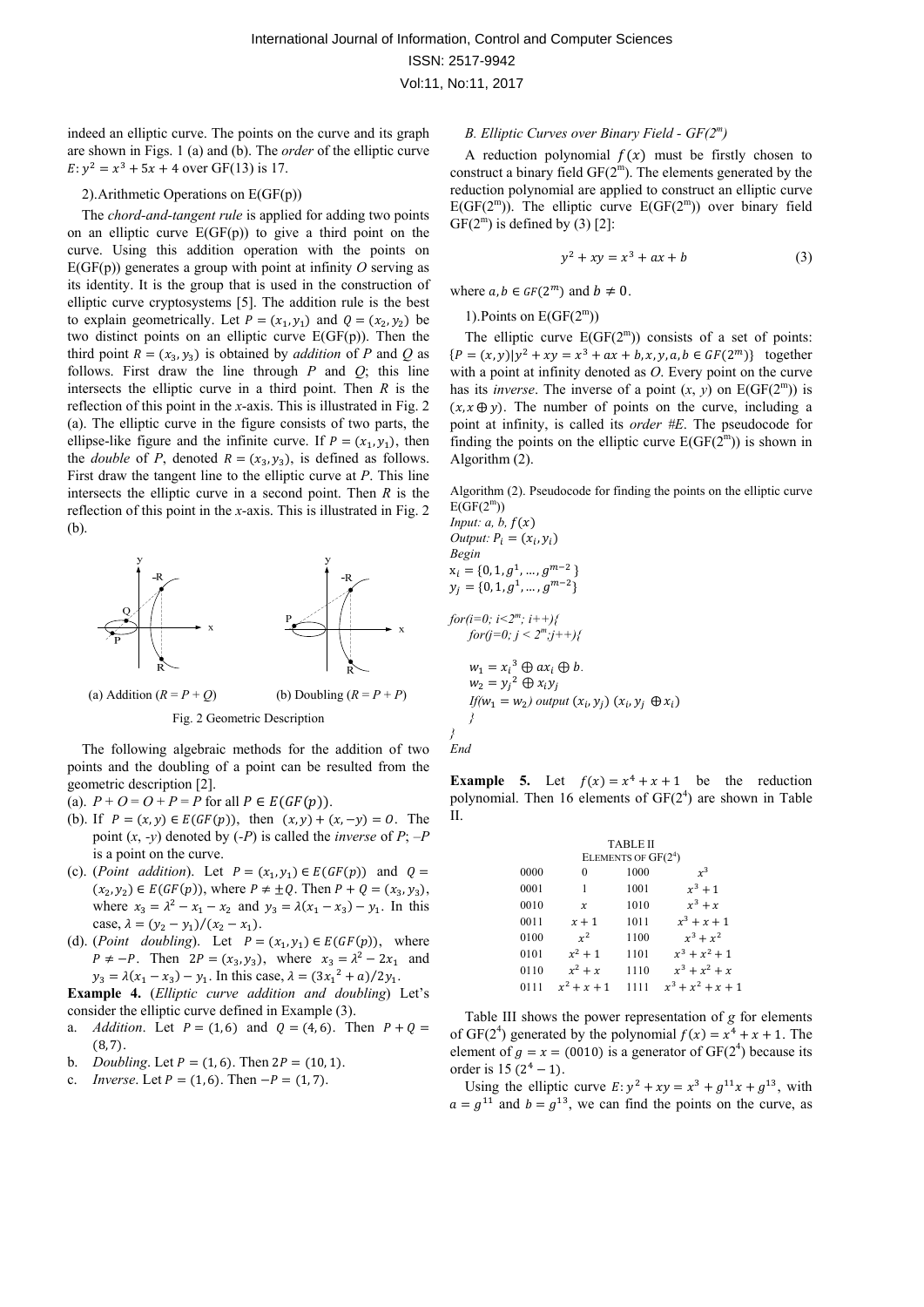shown in Fig. 3. The points on the curve and its graph are shown in Figs. 3 (a) and (b). The *order* of the elliptic curve

 $E: y^2 + xy = x^3 + g^{11}x + g^{13}$  is 22.



| <b>TABLE III</b>                 |      |       |            |          |      |          |      |
|----------------------------------|------|-------|------------|----------|------|----------|------|
| POWER REPRESENTATION OF ELEMENTS |      |       |            |          |      |          |      |
| $\mathfrak{g}$                   | 0010 | $a^5$ | 0110       | $q^9$    | 1010 | $a^{13}$ | 1101 |
| $q^2$                            | 0100 |       | $q^6$ 1100 | $a^{10}$ | 0111 | $a^{14}$ | 1001 |
| $q^3$                            | 1000 | $a^7$ | 1011       | $q^{11}$ | 1110 | $a^{15}$ | 0001 |
| g <sup>4</sup>                   | 0011 | $q^8$ | 0101       | $a^{12}$ | 1111 |          |      |

2). Arithmetic Operations on  $E(GF(2<sup>m</sup>))$ 

As with elliptic curves over GF(p), the *chord-and-tangent rule* is also applied for adding two points on an elliptic curve  $E(GF(2<sup>m</sup>))$  to give a third point on the curve. Using this addition operation with points on  $E(GF(2<sup>m</sup>))$  generates a group with *O* serving as its identity [5]. The algebraic methods for the addition of two points and the doubling of a point are the following [2].

(a).  $P + Q = Q + P = P$  for all  $P \in E(GF(2^m))$ .

- (b). If  $P = (x, y) \in E(GF(2^m))$ , then  $(x, y) + (x, x + y) = 0$ . The point (*x*, *x*+*y*) denoted by (*-P*) is called the *inverse* of *P*; *–P* is a point on the curve.
- (c). (*Point addition*). Let  $P = (x_1, y_1) \in E(GF(2^m))$  and  $Q = (x_2, y_2) \in E(GF(2^m))$ , where  $P \neq \pm Q$ . Then  $P + Q =$  $(x_3, y_3)$ , where  $x_3 = \lambda^2 + \lambda + x_1 + x_2 + a$  and  $y_3 =$  $\lambda(x_1 + x_3) + x_3 + y_1$ . In this case,  $\lambda = (y_2 + y_1)/(x_2 + x_1)$ .
- (d). (*Point doubling*). Let  $P = (x_1, y_1) \in E(GF(2^m))$ , where  $P \neq -P$ . Then  $2P = (x_3, y_3)$ , where  $x_3 = \lambda^2 + \lambda + a$  and  $y_3 = x_1^2 + \lambda x_3 + x_3$ . In this case,  $\lambda = x_1 + (y_1/x_1)$ .

**Example 6**. (*elliptic curve addition and doubling*) Let's consider the elliptic curve defined in Example 5.

a. *Addition*. Let  $P = (g^2, g^2)$  and  $Q = (g^6, g^6)$ . Then

 $P + Q = (g^5, 0).$ b. *Doubling*. Let  $P = (g^2, g^2)$ . Then  $2P = (g^{14}, 1)$ . c. *Inverse*. Let  $P = (g^2, g^2)$ . Then  $-P = (g^2, 0)$ .

#### III. ELLIPTIC CURVE DISCRETE LOGARITHM PROBLEM

The security of ECC depends on the ability to solve ECDLP. Let  $P$  be a point on an elliptic curve and point  $Q$  is a point on the curve such that  $Q = kP$ , where *k* is an integer. Given two points,  $P$  and  $Q$ , it is not able to compute  $k$ , if the group order of the points is sufficiently large. *k* is called the discrete logarithm of *Q* to the base *P*.

#### *A. Point Multiplication*

Another main operation involved in ECC is *point multiplication*. The multiplication of a scalar *k* with any point *P* on the curve generates another point *Q* on the curve [1]. This is achieved by repeating *point addition and doubling* operations based on binary representation of integer *k*. The binary representation of integer *k* is shown as (4)

$$
k = k_{n-1}2^{n-1} + k_{n-2}2^{n-2} + \dots + k_1 + k_0 \tag{4}
$$

where  $k_{n-1} = 1$  and  $k_i \in \{0, 1\}, i = 0, 1, 2, ..., n - 1$ . This method is called *binary method* [3] which scans the bits of *k* either from left-to-right or right-to-left. Algorithm 3 given illustrates the computation of *kP* using binary method. It can be used for both elliptic curves over prime field GF(p) and binary field  $GF(2^m)$ .

Algorthm (3). Binary Method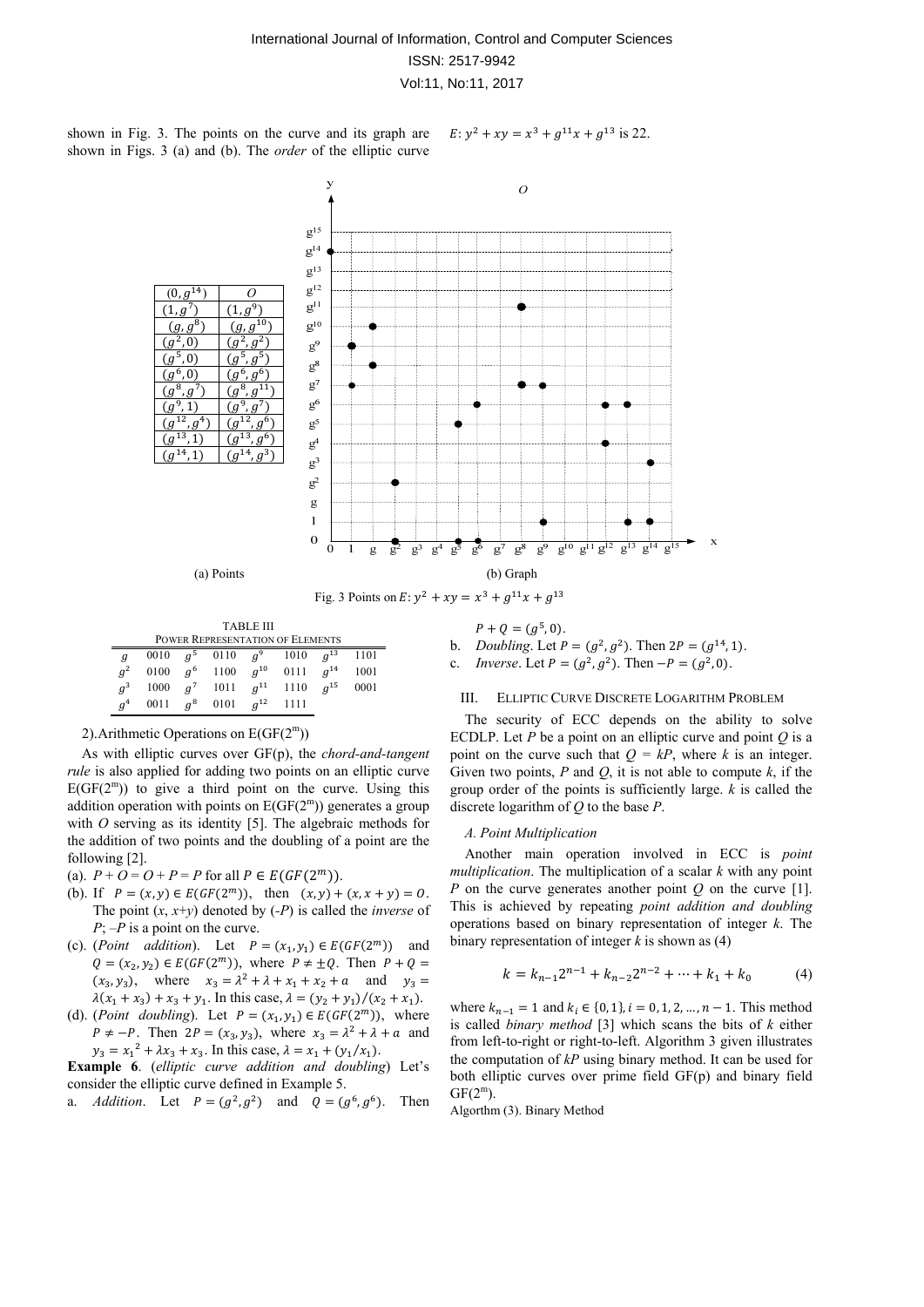*Input: point P and binary representation of integer k Output: point Q such that Q = kP Q=P For i = n-1 to 0 do Q = Point Doubling of Q If*  $k_i = 1$  *then Q = Point Addition of P and Q Return Q* 

The cost of multiplication depends on the number of 1s in *binary representation* of *k*. The number of 1s is called the *Hamming Weight* of scalar. In an average, binary method requires (n-1) *point doublings* and (n-1)/2 *point additions*. For each bit .1., we need to perform *point doubling* and *point addition*, if the bit is .0., we need only *point doubling* operation. Therefore, reducing the number of 1s in the binary representation will improve the speed of elliptic curve scalar multiplication [4].

#### *B. Order of Points*

Let  $P \in E(\text{GF}(p))$ . The *order* of *P* is the smallest positive integer, *N*, such that  $NP = O$  where *O* is the group identity. Hasse's theorem proved (5) [7].

$$
p + 1 - 2\sqrt{p} \le N \le p + 1 + 2\sqrt{p}.\tag{5}
$$

All values of *N* need to be tried in this range and see which ones satisfy  $NP = O$ .

**Example 7.** Let *E* be the elliptic curve  $E: y^2 = x^3 + 5x + 4$ over GF(13). The point (0*,* 2) can be shown to have order 17. Hasse's theorem says that  $13 + 1 - 2\sqrt{13} \le N \le 13 + 1 +$  $2\sqrt{13}$ ; we could try all values of *N* in this range,  $7 \leq N \leq 21$ , and find 17 that satisfy  $NP = O$ . Therefore,  $N = 17$ .

#### *C. Attacks on ECDLP*

The discrete logarithm problem is fundamentally important to the area of PKC. Almost all of the most commonly used public key cryptographic systems are based on the assumption that the discrete logarithm is extremely difficult to compute; the more difficult it is, the more security it supports. One way to increase the difficulty of the discrete logarithm problem is to base the public key cryptosystems on a larger group order under large integer.

The following algorithms can solve the elliptic curve discrete logarithm under small integer. General attacks on the ECDLP can be grouped into three classes [8]:

- 1). Algorithms based on random walks, such as the exhaustive search method and the Baby-Step Giant-Step method,
- 2). Algorithms based on random walks with special conditions, like Pollard's rho method and Pollard's lambda method, and
- 3). Algorithms based on multiplicative groups, such as the Index Calculus method and Pohlig-Hellman method.

We studied the following general common attacks on the ECDLP.

1).Baby-Step Giant-Step Method

This method was developed by D. Shanks for computations

in algebraic number theory. Let  $P.O \in E(GF(p))$ . Suppose that we want to solve  $Q = [k]P$ . *P* has prime order *N*. First, we need to find the order *N* of *P*. The method requires approximately  $\sqrt{N}$  steps and around  $\sqrt{N}$  storage. Therefore it only works well for moderate sized *N*. The procedure is as follows [7].

- 1. Define an integer *m* such that  $m = \lfloor \sqrt{N} \rfloor$  and compute  $mP$ .
- 2. Compute and keep a list of *iP* for  $0 \le i \le m$ .
- 3. Compute the points such that  $Q jmP$  for  $j = 0, 1, \cdots$ *m* − 1 until one of resulting points matches one from the stored list.
- 4. If  $iP = Q jmP$ , then  $Q = kP$  with  $k = i + jm$ (mod *N*).

The points for *iP* are calculated by adding *P* (a "*baby step*") to  $(i − 1)P$ . The points for  $Q − jmP$  are computed by adding *−mP* (a "*giant step*") to *Q −* (*j −*1)*mP*. The algorithm as presented above may require roughly *m* steps to find a match and expected running time is  $O(\sqrt{N})$  [7].

#### 2).Pollard's Rho Method

Let  $E(GF(p))$  be an elliptic curve and  $P \in E(GF(p))$ . Suppose that *P* has order *N*, where *N* is prime, and let  $Q \in \mathbb{C}$ *P* > . Suppose that we want to solve  $Q = [k]P$ . In this attack we will attempt to find distinct pairs of integers  $(a, b)$  and  $(a', b')$ modulo *N* such that  $[a]P + [b]Q = [a']P + [b']Q$ . One method for finding these pairs of integers is to simply select  $a, b \in [0, N - 1]$  uniformly at random, compute the point  $[a]$ *P*  $+ [b]Q$ , and then store the triple  $(a, b, [a]P + [b]Q)$ . We continue to generate pairs (*a*, *b*) uniformly at random and check these against all previously stored triples until we find a pair  $(a', b')$  with  $[a']P + [b']Q$  where  $(a, b) \neq (a', b')$ . When this happens we have solved the ECDLP and as mentioned above, we can rearrange (6)

$$
[a]P + [b]Q = [a']P + [b']Q \tag{6}
$$

as  $[a - a']P = [b' - b]Q = [b' - b]([k]P)$ , and thus  $k \equiv$  $(a - a')(b' - b)^{-1}$  mod N. This first method gives an expected running time of  $O(\sqrt{\pi N}/2)$  [7], but unfortunately requires approximately  $O(\sqrt{\pi N}/2)$  amount of storage for the triples that we have computed.

 A second approach that has roughly the same running time, but uses less storage is also known. Instead of storing a list of triples, we define a function  $f: P \rightarrow P \rightarrow \text{so that for any}$  $R \in \langle P \rangle$  and  $a, b \in [0, N - 1]$  with  $R = [a]P + [b]Q$ , we can easily compute  $R = f(R')$  and  $a', b' \in [0, N - 1]$  with  $R' =$  $[a']P + [b']Q$ . One way to define such a function is to partition  $P >$  into *L* sets of roughly equal size, say  $\{S_1, S_2, ..., S_L\}$ . We define a second function *H* so that  $H(X) = j$  if  $X \in S_i$ . Then  $a_i, b_i \in [0, N - 1]$  are chosen uniformly at random for  $1 \leq i \leq$ L. Now our function  $f: P \rightarrow P \rightarrow \mathbb{R}$  is defined by (7)

$$
f(R) = R + [a_j]P + [b_j]Q
$$
, where  $j = H(X)$ . (7)

So, if  $R = [a]P + [b]Q$ , then  $f(R) = R' = [a']P + [b']Q$  where  $a' = a + a_j \mod n$  and  $b' = b + b_j \mod N$ . This then determines a sequence of points in  $\leq P$  >. Since  $\leq P$  > is finite we will eventually obtain a collision, thus obtaining our pairs of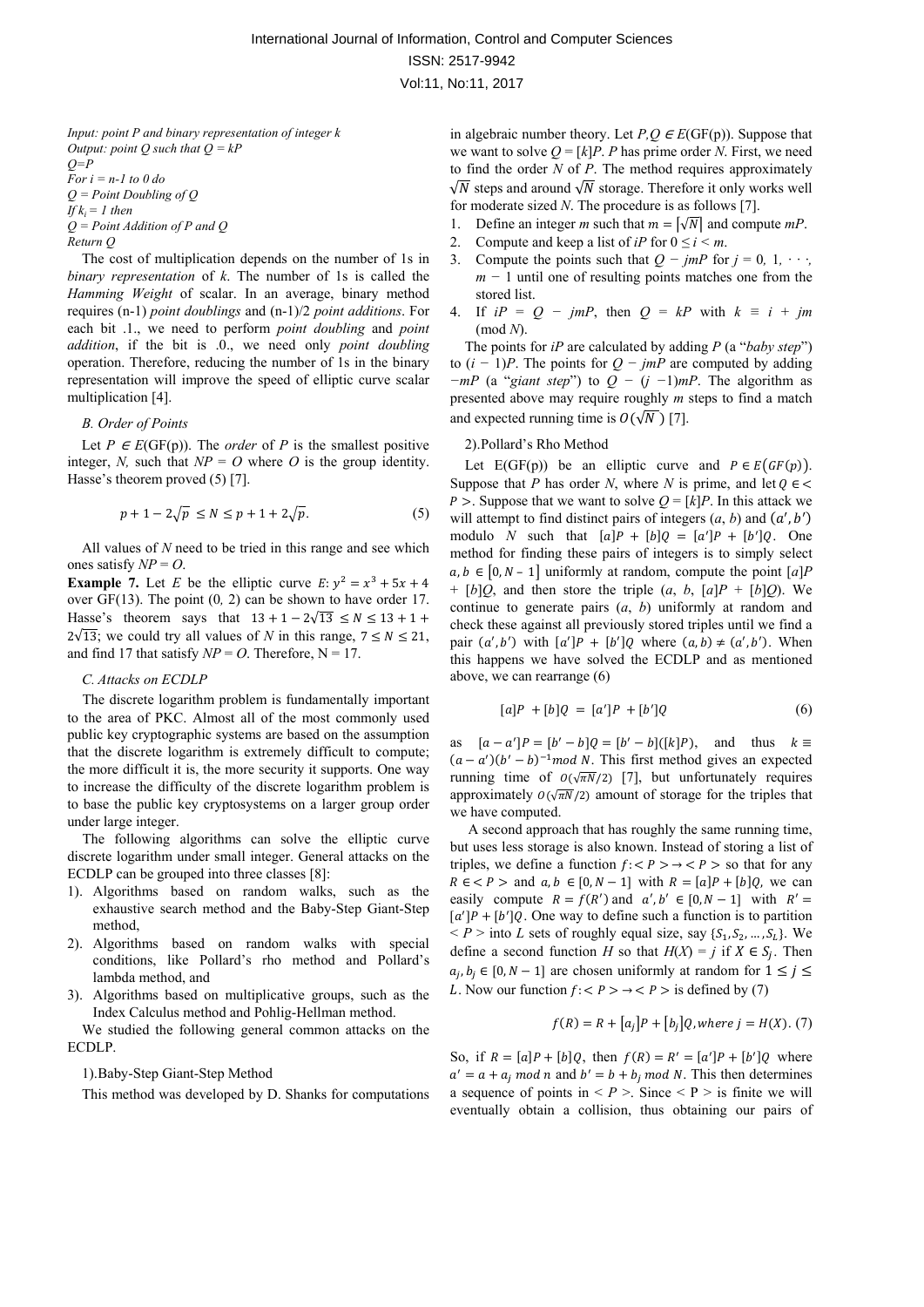integers  $(a, b)$  and  $(a', b')$ , and so enabling us to solve the ECDLP. As mentioned, this approach has a similar running time to the first, but requires less storage, since we are no longer required to store ordered triples in order to find a collision. The diagram of the sequence looks like the Greek letter ρ. That is why this method is called the Pollard-Rho method.

#### 3).Pohlig-Hellman Method

This method is a special purpose algorithm used for computing discrete logarithms in a multiplicative group with order of smooth integer.

Let *P* and *Q* be points on an elliptic curve. Suppose that we want to solve an integer *k* such that  $Q = [k]P$ . In this attack we know the order *N* of *P* and we first compute the prime factorization of N satisfied by (8):

$$
N = \prod_i q_i^{e_i} \tag{8}
$$

The idea of this algorithm is to find  $k \pmod{q_i^{e^{i}}}$  for each  $i$ , use the Chinese Remainder theorem [6] to combine them and then obtain *k* (mod *N*). Let *q* be a prime, and let  $q^e$  be the exact power of *q* dividing *N*. Write *k* in its base *q* expansion as (9)

$$
k = k_0 + k_1 q + k_2 q^2 + \dotsb \tag{9}
$$

where  $0 \le k_i < q$ . We will evaluate  $k \pmod{q^e}$  by successively determining  $k_0, k_1, k_2, \ldots, k_{\epsilon-1}$ . The procedure is as follows [7]:

1. Compute  $T = \{j \cdot \left(\frac{N}{q}, P\right)\}, 0 \le j \le q-1.$ 

2. Compute 
$$
\frac{N}{q}
$$
. Q. This will be an element of  $k_0(\frac{N}{q}, P)$  of T.

- 3. If  $e = 1$ , stop. Otherwise, continue.
- 4. Let  $Q_1 = Q k_0 P$ .
- 5. Compute  $\frac{N}{q^2}Q$ . This will be an element of  $k_1(\frac{N}{q^2}, P)$  of *T*.
- 6. if e=2, stop. Otherwise, continue. Suppose we have computed  $k_1, k_2, \ldots, k_{r-1}$  and  $Q_1, Q_2, \ldots, Q_{r-1}$ .
- 7. Let  $Q_r = Q_{r-1} k_{r-1}q^{r-1}P$ .
- 8. Determine  $k_r$  such that  $\frac{N}{q^{r+1}}$ .  $Q_r = k_r \left(\frac{N}{q}P\right)$ .
- 9. If  $r = e 1$ , stop. Otherwise, return to step (7).

Then  $k \equiv k_0 + k_1 q + \dots + k_{e-1} q_{e-1}$  (*mod*  $q_e$ ). Therefore we find  $k_1$ . Similarly, the method produces  $k_2, k_3, ...$  We have to stop after  $r = e-1$ . The expected running time of this algorithm is  $O(\sqrt{q})$  [7], where *q* is the largest prime divisor of N. In practice this attack becomes infeasible when N has a large prime divisor. If this is the case, it then becomes difficult to make and store the list *T* to find matches.

#### V. EXPERIMENTS

We implemented well-known general common attacks such as Baby-Step Giant-Step algorithm, Pollard's rho method and the Pohlig-Hellman method by using our implementations of finite field arithmetic operations [9] and elliptic curve arithmetic operations [12] under java BigInteger class.

#### *A. Baby-Step Giant-Step Attack*

**Prime Field:** Let an elliptic curve be  $E: y^2 = x^3 + 5x + 4$  over GF(13),  $P = (0, 2)$  and  $Q = (6, 4)$ . We suppose that we determine the unique integer *k* such that  $Q = [k]P$  by using *Baby-Step, Giant-Step method*. *P* has order 17. We first compute  $m = \lfloor \sqrt{17} \rfloor = 4$ . The points *iP* for  $1 \le i \le 4$  are (0, **2)***,* (4*,* 6)*,* (10*,* 1)*,* (6*,* 9)*.* We calculate *Q − jmP* for *j* = 0*,* 1, 2, 3, … and obtain (6*,* 4), (11, 5), (8, 6), **(0, 2)** at which point we stop since this fourth point matches *P*. Since  $j = 3$  yielded the match, we have  $(6, 4) = (1 + 3 \cdot 4)P = 13P$ . Therefore  $k = 13$ . **Binary Field:** Let an elliptic curve be  $E: y^2 + xy = x^3 + y^2$  $g^{11}x + g^{13}$  over GF(2<sup>4</sup>),  $P = (g^9, 1)$  and  $Q = (g^6, g^6)$ . We suppose that we determine the unique integer *k* such that  $Q = [k]P$  by using *Baby-Step, Giant-Step method*. *P* has order 11. We first compute  $m = \sqrt{11} = 4$ . The points *iP* for  $1 \le i \le 4$  are  $(g^9, 1)$ ,  $(g^{12}, g^4)$ ,  $(g^6, 0)$ ,  $(g^{14}, 1)$ . We calculate  $Q - jmP$  for  $j = 0$ , 1, 2, 3, 4, ... and obtain  $(g^6, g^6)$ ,  $(g^{14}, 1)$ ,  $\hat{O}$ ,  $(g^{14}, g^{3})$ ,  $(g^6, 0)$ , at which point we stop since this fourth point matches 3*P*. Since *j* = 4 yielded the match, we have  $(g^6, g^6) = ((3 + 4 \cdot 4) \text{ mod } 11)$  $P = 8P$ . Therefore  $k = 8$ .

### *B. Pollard's Rho Attack*

**Prime Field:** Let an elliptic curve be  $E: y^2 = x^3 + 5x + 4$  over GF(13),  $P = (0, 2)$  and  $Q = (6, 4)$ . We suppose that we determine the unique integer *k* such that  $Q = [k]P$  by using *Pollard's rho method*. The base point *P* has prime order 17. We choose uniformly at random  $a, b \in [0, 17]$ , calculate  $R = [a]P + [b]Q$  and store the triple  $(a, b, R)$  until such time we encounter a second triple  $(a', b', R')$  such that  $R = R'$ or  $R = -R'$ . We have that  $[5]P + [12]Q = [2]P + [7]Q$ . Then  $k = (5-2)(7-12)^{-1}$  mod 17;  $k = 3(-5)^{-1}$  mod 17;  $k =$ 3. 10  $mod\ 17$ ; hence  $k = 13$ .

| <b>TABLE IV</b><br>DATA FOR POLLARD'S RHO ATTACK |    |                   |  |  |
|--------------------------------------------------|----|-------------------|--|--|
| On E: $y^2 = x^3 + 5x + 4$ over GF(13)           |    |                   |  |  |
| a                                                | b  | $R = [a]P + [b]Q$ |  |  |
| 5                                                | 12 | (11,8)            |  |  |
| 3                                                | 8  | (8,6)             |  |  |
| 10                                               | 4  | (2,3)             |  |  |
| 6                                                | 11 | (6,4)             |  |  |
| $\mathbf{2}$                                     | 7  | (11.8)            |  |  |
| 1                                                | 15 | (11,5)            |  |  |
| 7                                                | 10 | (0,2)             |  |  |
|                                                  |    |                   |  |  |

**Binary Field:** Let an elliptic curve be  $E: y^2 + xy = x^3 + y^2$  $g^{11}x + g^{13}$  over GF(2<sup>4</sup>),  $P = (g^6, 1)$  and  $Q = (g^6, g^6)$ . We suppose that we determine the unique integer *k* such that  $Q = [k]P$  by using *Pollard's rho method*. The base point *P* has prime order 11. We choose uniformly at random  $a, b \in [0, 11]$ , calculate  $R = [a]P + [b]Q$  and store the triple  $(a, b, R)$  until such time we encounter a second triple  $(a', b', R')$  such that  $R = R'$ or  $R = -R'$ . We have that  $[10]P + [5]Q = [7]P + [4]Q$ . Then  $k = (10 - 7)(4 - 5)^{-1} \mod 11;$   $k = 3(-1)^{-1} \mod 11;$   $k =$ 3. 10 mod 11; hence  $k = 8$ .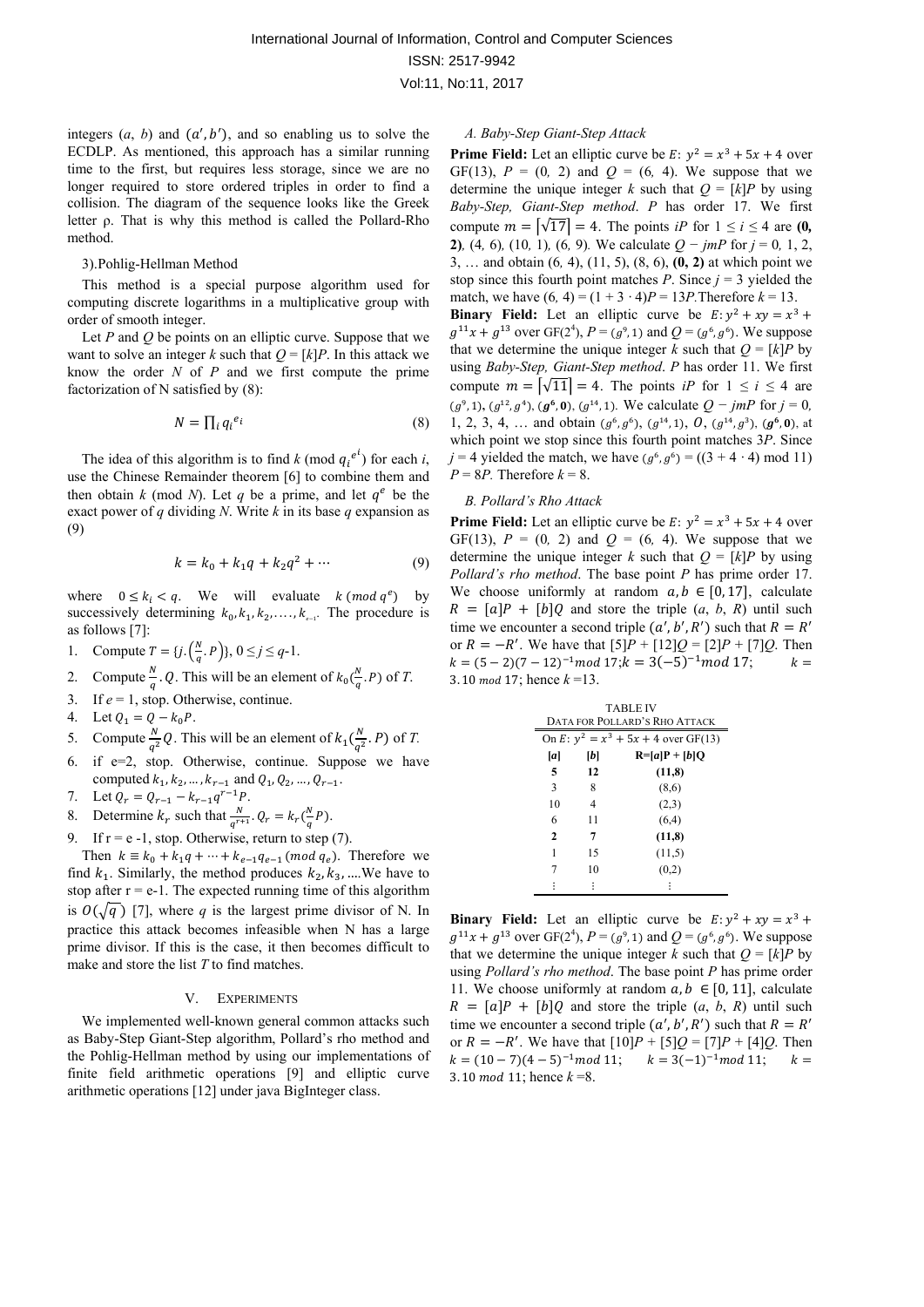TABLE V DATA FOR POLLARD'S RHO ATTACK ON  $E: y^2 + xy = x^3 + g^{11}x + g^{13}$  OVER  $GF(2^4)$ 

| $GF(2^4)$      |    |                              |
|----------------|----|------------------------------|
| [a]            | lЫ | $R = [a]P + [b]Q$            |
| 10             | 5  | $(g^{13}, 1)$                |
| 8              | 3  | $(g^9, g^7)$                 |
| 4              | 10 | $\left( q^{14}, q^3 \right)$ |
| 5              | 6  | $(g^{12}, g^6)$              |
| 7              |    | $(g^{13}, 1)$                |
| $\mathfrak{D}$ |    | $(g^6, 0)$                   |
|                |    |                              |

#### *C. Pohlig-Hellman Attack*

**Prime Field:** Let an elliptic curve be  $E: y^2 = x^3 + 77x + 28$ over GF(157),  $P = (9, 115)$  and  $Q = (2, 70)$ . We suppose that we determine the unique integer *k* such that  $Q = [k]P$  by using *Pohlig Hellman method*. The order *N* of point *P* is 162. The prime factorization of  $N$  is 2.3<sup>4</sup>. We'll compute  $k$  mod 2, and mod 81, then recombine them to obtain *k* mod 162 using the Chinese Remainder Theorem.

*k mod 2.* We compute  $T = \{(24, 0)\}\)$ . Since  $\frac{N}{2}Q = (24, 0) =$ 1.  $\left(\frac{N}{2}P\right)$ , we have  $k_0 = 1$ . Therefore  $\mathbf{k} \equiv \mathbf{1} \pmod{2}$ . *k mod 81*. We compute *T* = *{*(57*,41*), (5, 99), *(57, 116), O}*. Since  $\frac{N}{3}Q = (57, 41) = 1 \cdot (\frac{N}{3}P)$ , we have  $k_0 = 1$ . Therefore  $Q_1 = Q - 1. P = (5, 99)$ . Since  $\frac{N}{9}Q_1 = 0 = 0.(\frac{N}{3}P)$ , we have  $k_1 = 0$ . Therefore  $Q_2 = Q_1 - 0.3$ .  $P = Q_1$ . Since  $\frac{N}{27}Q_2 =$  $(57, 116) = 2 \cdot \left(\frac{N}{3}P\right)$ , we have  $k_2 = 2$ . Therefore  $Q_3 = Q_2 -$ 2.9.  $P = (57, 41)$ . Since  $\frac{N}{81}Q_3 = (57, 116) = 2 \cdot (\frac{N}{3}P)$ , we have  $k_3 = 2$ . Therefore  $k = 1 + 0.3 + 2.9 + 2.27 \equiv 73 \pmod{81}$ .

We now have the simultaneous congruence:

$$
k \equiv 1 \pmod{2}
$$
  

$$
k \equiv 73 \pmod{81}.
$$

Then we use the Chinese Remainder theorem to recombine these, and we obtain  $k = 73$ .  $M_1 = 162/2 = 81$ .  $y_1 =$  $M_1^{-1}$  mod 2 = 1.  $M_2 = 162/81 = 2$ .  $y_2 = M_2^{-1}$  mod 81 = 41.  $k = 1. (81) \cdot 1 + 73. (2) \cdot 41 \ (mod \ 162) = 73.$ 

**Binary Field**: Let an elliptic curve be  $E: y^2 + xy = x^3 + y^2$  $g^{11}x + g^{13}$  over GF(2<sup>4</sup>),  $P = (g^2, g^2)$  and  $Q = (g^6, g^6)$ . We suppose that we determine the unique integer *k* such that *Q* = [*k*]*P* by using *Pohlig Hellman method*. The order *N* of point  $P$  is 22. The prime factorization of  $N$  is 2.11. We'll compute *k* mod 2, and mod 11, then recombine them to obtain *k* mod 22 using the Chinese Remainder Theorem.

$$
k \mod 2
$$
. We compute  $T = \{O\}$ .

Since  $\frac{N}{2}Q = 0 = 0 \cdot (\frac{N}{2}P)$ , we have  $k_0 = 0$ . Therefore  $\mathbf{k} \equiv$  $0 \ (mod\ 2).$ 

*k* mod 11. We compute  $T = \{(g^{13}, g^6)\}.$ 

Since  $\frac{N}{11}Q = (g^{13}, g^6) = 4 \cdot (\frac{N}{11}P)$ , we have  $k_0 = 4$ . Therefore  $k \equiv 4 \pmod{11}$ .

We now have the simultaneous congruence:

$$
k \equiv 0 \pmod{2}
$$
  

$$
k \equiv 4 \pmod{11}.
$$

Then we use the Chinese Remainder theorem to recombine these, and we obtain  $k = 4$ .  $M_1 = 22/2 = 11$ .  $y_1 = M_1^{-1}$  mod 2 = 1.  $M_2 = 22/11 = 2$ .  $y_2 = M_2^{-1} \mod 11 = 6$ .  $k = 0. (11).1 +$  $4. (2). 6 (mod 22) = 4.$ 

#### VI. CONCLUSION

The cryptographic strength of elliptic curve cryptosystems lies in the difficulty of solving ECDLP for a cryptanalyst to determine the secret random number *k* from *kP*. Table VI summarizes the expected running time of our general common attacks. Our research study found that these general common attacks can solve ECDLP within the following corresponding expected running time when the group order *N* of the elliptic curve is small and its prime factorization is composed of small primes. All of the general common attacks on the ECDLP are expected to run in fully exponential time.

| <b>TABLE VI</b><br><b>EXPECTED RUNNING TIME</b> |                     |  |  |
|-------------------------------------------------|---------------------|--|--|
| <b>Expected Running Time</b><br><b>Attacks</b>  |                     |  |  |
| Baby-Step Giant-Step                            | $O(\sqrt{N})$       |  |  |
| Pollard's rho                                   | $O(\sqrt{\pi N}/2)$ |  |  |
| Pohlig-Hellman                                  |                     |  |  |

When implementing the elliptic curve cryptosystem, the following several classes of elliptic curves should be used if we want to achieve the maximum possible security level of the cryptosystems. T The National Institute of Standards and Technology (NIST) submitted a report to recommend a set of elliptic curves with larger key sizes for federal government use [10].

NIST recommends the following fifteen elliptic curves.

- $\circ$  Five elliptic curves over prime fields GF(p) for certain primes *p* of sizes 192, 224, 256, 384, and 521 bits. [10].
- o Five elliptic curves over binary fields GF(2m) for *m* equal 163, 233, 283, 409, and 571. For each of the binary fields, one Koblitz curve is recommended [10].

The NIST recommendation thus contains a total of five prime curves and ten binary curves. These curves should be chosen for optimal security and implementation efficiency. The group order for each of these curves is large and has large prime factors. Therefore, these curves are resistant to the attacks described above.

#### **REFERENCES**

- [1] Anoop MS. Elliptic Curve Cryptography, http://www.infosecwriters.com/Papers/Anoopms\_ECC.pdf.
- [2] Behrouz A. Forouzan, Cryptography and Network Security, McGraw-Hill press, International Edition, 2008.
- [3] Darrel Hankerson, Alfred Menezes, Scott Vanstone. Guide to Elliptic Curve Cryptography, Springer press, 2004.
- [4] E. Karthikeyan. Survey of Elliptic Curve Scalar Multiplication Algorithms, Int. J. Advanced Networking and Applications, Volume 04, Issue 02, 2012.
- [5] Hung-Zih Liao, Yuan-Yuan Shen. On the Elliptic Curve Digital Signature Algorithm, Tunghai Science Volume 8, July, 2006.
- [6] Kenneth H. Rosen. Discrete Mathematics and its Applications, Global Edition, 2008.
- [7] Lawrence C. Washington. Elliptic curves. Discrete Mathematics and its Applications (Boca Raton). Chapman & Hall/CRC, Boca Raton, FL, 2003. Number theory and cryptography.